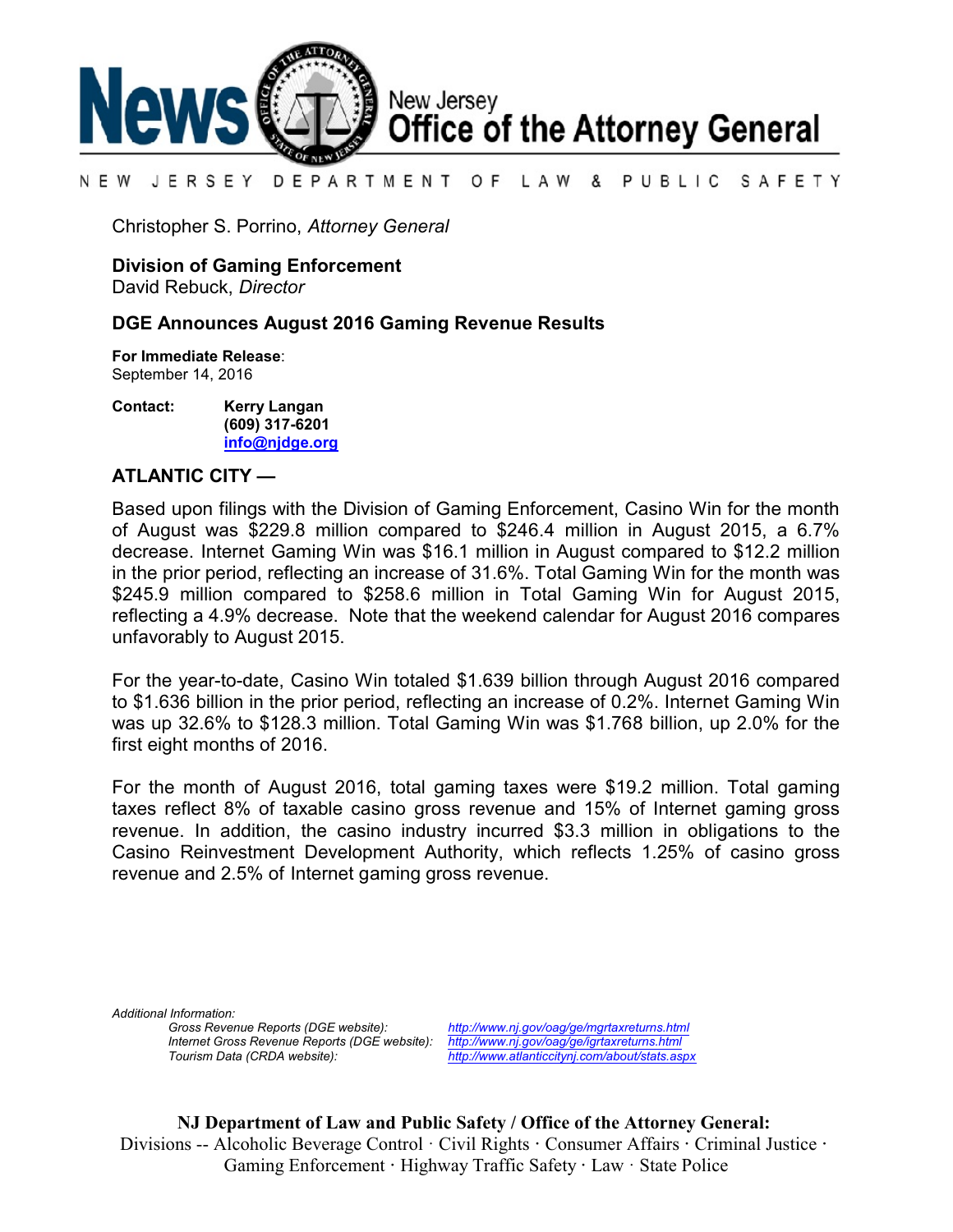# **AUGUST 2016 STATISTICS**

# *GAMING WIN INFORMATION*

|                                               |                |                   |                |                  | Increase (Decrease) |                |               |  |  |  |  |  |
|-----------------------------------------------|----------------|-------------------|----------------|------------------|---------------------|----------------|---------------|--|--|--|--|--|
| <b>AUGUST</b>                                 |                | 2016              |                | 2015             |                     | \$             | $\frac{1}{2}$ |  |  |  |  |  |
| Slot Machine Win                              | $\mathfrak{L}$ | 167,020,350       | $\mathfrak{L}$ | 176,417,983      | $\mathfrak{S}$      | (9, 397, 633)  | (5.3)         |  |  |  |  |  |
| Table Game Win                                |                | 62,766,732        |                | 69,945,678       |                     | (7, 178, 946)  | (10.3)        |  |  |  |  |  |
| Casino Win                                    |                | 229,787,082       |                | 246,363,661      |                     | (16, 576, 579) | (6.7)         |  |  |  |  |  |
| Peer-to-Peer                                  |                | 2,173,488         |                | 1,983,230        |                     | 190,258        | 9.6           |  |  |  |  |  |
| <b>Other Authorized Games</b>                 |                | 13,900,815        |                | 10,234,283       |                     | 3,666,532      | 35.8          |  |  |  |  |  |
| Internet Gaming Win                           |                | 16,074,303        |                | 12,217,513       |                     | 3,856,790      | 31.6          |  |  |  |  |  |
| <b>Total Gaming Win</b>                       |                | 245,861,385       |                | 258,581,174      |                     | (12,719,789)   | (4.9)         |  |  |  |  |  |
|                                               |                |                   |                |                  |                     |                |               |  |  |  |  |  |
| <b>AUGUST YTD</b>                             |                |                   |                |                  |                     |                |               |  |  |  |  |  |
| Slot Machine Win                              | \$.            | 1,170,114,219     |                | \$1,172,244,519  | \$                  | (2, 130, 300)  | (0.2)         |  |  |  |  |  |
| Table Game Win                                |                | 469,337,006       |                | 463,567,178      |                     | 5,769,828      | 1.2           |  |  |  |  |  |
| Casino Win                                    |                | 1,639,451,225     |                | 1,635,811,697    |                     | 3,639,528      | 0.2           |  |  |  |  |  |
| Peer-to-Peer                                  |                | 17,919,827        |                | 16,190,596       |                     | 1,729,231      | 10.7          |  |  |  |  |  |
| <b>Other Authorized Games</b>                 |                | 110,339,691       |                | 80,533,127       |                     | 29,806,564     | 37.0          |  |  |  |  |  |
| Internet Gaming Win                           |                | 128,259,518       |                | 96,723,723       |                     | 31,535,795     | 32.6          |  |  |  |  |  |
| <b>Total Gaming Win</b>                       |                | 1,767,710,743     |                | 1,732,535,420    |                     | 35, 175, 323   | 2.0           |  |  |  |  |  |
|                                               |                |                   |                |                  |                     |                |               |  |  |  |  |  |
| <b>GROSS REVENUE AND CRDA TAX INFORMATION</b> |                |                   |                |                  |                     |                |               |  |  |  |  |  |
|                                               |                | <b>Total CRDA</b> |                | Total            |                     |                |               |  |  |  |  |  |
|                                               |                | Obligations (a)   |                | Gaming Taxes (b) |                     |                |               |  |  |  |  |  |
| August 2016                                   | \$             | 3,274,422         | \$             | 19,199,540       |                     |                |               |  |  |  |  |  |
| YTD August 2016                               |                | 23,703,664        | \$             | 139,205,666      |                     |                |               |  |  |  |  |  |

(a) Total CRDA Obligations reflect 1.25% of casino gross revenue and 2.5% of Internet gaming gross revenue.

(b) Total Gaming Taxes reflect 8% of taxable casino gross revenue and 15% of Internet gaming gross revenue. Taxable casino gross revenue reflects casino gross revenue less the deduction for eligible promotional gaming credits. Gross Revenue is not Win, is unaudited, and subject to adjustment. Year-to-Date Gross Revenue amount includes any amendments received since the prior monthly press release.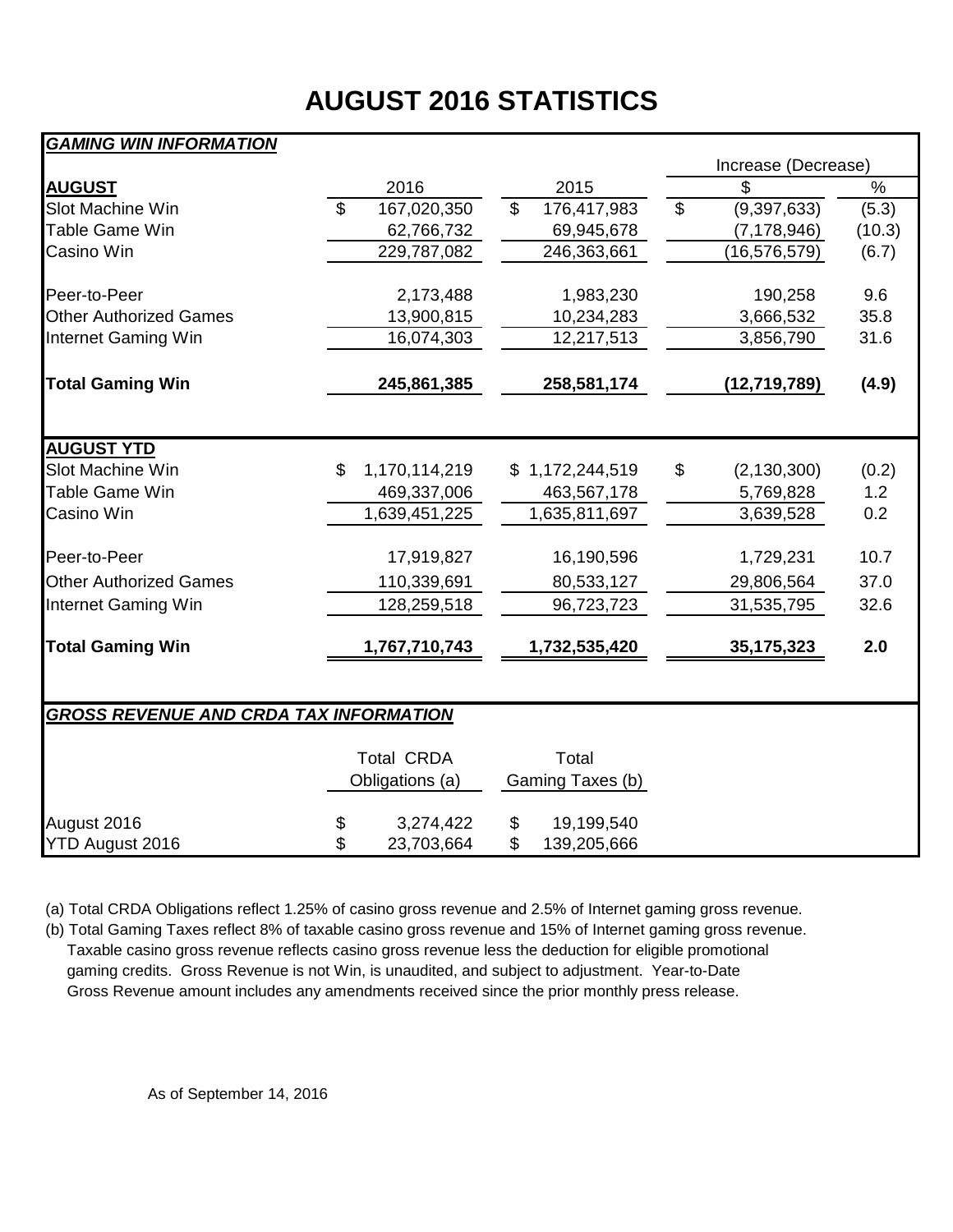### **THE ATLANTIC CITY CASINO INDUSTRY MONTHLY WIN COMPARISON FOR THE MONTH ENDED AUGUST 2016 VERSUS 2015**

|                        | <b>CASINO WIN</b> |    |             |      | <b>INCREASE</b><br>(DECREASE) |      | <b>INTERNET GAMING WIN</b> |      | (DECREASE)               | <b>INCREASE</b> | <b>TOTAL GAMING WIN</b> |      |             |      | <b>INCREASE</b><br>(DECREASE) |        |  |
|------------------------|-------------------|----|-------------|------|-------------------------------|------|----------------------------|------|--------------------------|-----------------|-------------------------|------|-------------|------|-------------------------------|--------|--|
|                        | 2016              |    | 2015        | $\%$ |                               | 2016 |                            | 2015 |                          | $\%$            |                         | 2016 |             | 2015 |                               | $\%$   |  |
| <b>Bally's AC</b>      | \$<br>20,905,995  | \$ | 23,351,047  |      | (10.5)                        | \$   | $\overline{\phantom{a}}$   | \$   | $\qquad \qquad -$        |                 | n/a                     |      | 20,905,995  | \$   | 23,351,047                    | (10.5) |  |
| Borgata                | 65,566,509        |    | 71,098,728  |      | (7.8)                         |      | 3,737,494                  |      | 3,676,513                |                 | 1.7                     |      | 69,304,003  |      | 74,775,241                    | (7.3)  |  |
| Caesars                | 27,903,131        |    | 31,353,267  |      | (11.0)                        |      |                            |      |                          |                 | n/a                     |      | 27,903,131  |      | 31,353,267                    | (11.0) |  |
| Caesars Interactive NJ |                   |    |             |      | n/a                           |      | 3,117,389                  |      | 2,765,867                |                 | 12.7                    |      | 3,117,389   |      | 2,765,867                     | 12.7   |  |
| Golden Nugget          | 20,414,357        |    | 20,186,287  |      | 1.1                           |      | 3,469,206                  |      | 2,250,713                |                 | 54.1                    |      | 23,883,563  |      | 22,437,000                    | 6.4    |  |
| Harrah's               | 33,582,959        |    | 35,535,137  |      | (5.5)                         |      |                            |      | $\overline{\phantom{a}}$ |                 | n/a                     |      | 33,582,959  |      | 35,535,137                    | (5.5)  |  |
| Resorts                | 17,503,558        |    | 17,582,525  |      | (0.4)                         |      |                            |      |                          |                 | n/a                     |      | 17,503,558  |      | 17,582,525                    | (0.4)  |  |
| <b>Resorts Digital</b> |                   |    |             |      | n/a                           |      | 2,896,284                  |      | 735,140                  |                 | 294.0                   |      | 2,896,284   |      | 735,140                       | 294.0  |  |
| Tropicana              | 30,142,381        |    | 28,346,976  |      | 6.3                           |      | 2,853,930                  |      | 2,789,280                |                 | 2.3                     |      | 32,996,311  |      | 31,136,256                    | 6.0    |  |
| Trump Taj Mahal        | 13,768,192        |    | 18,909,694  |      | (27.2)                        |      |                            |      |                          |                 | n/a                     |      | 13,768,192  |      | 18,909,694                    | (27.2) |  |
| <b>Total: Industry</b> | 229,787,082       |    | 246,363,661 |      | (6.7)                         |      | 16,074,303                 | \$   | 12,217,513               |                 | 31.6                    |      | 245,861,385 |      | \$258,581,174                 | (4.9)  |  |